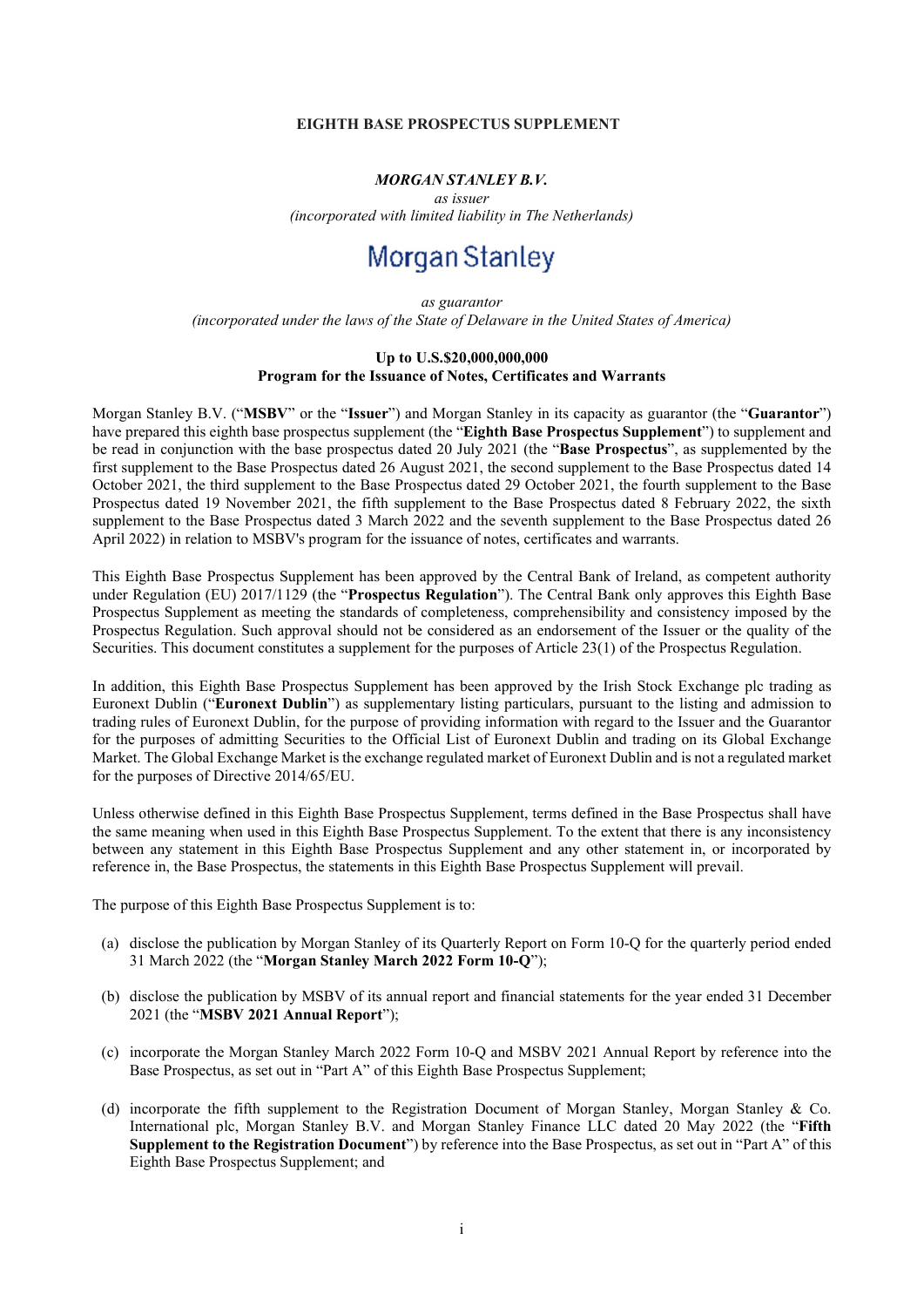(e) make certain consequential amendments to the Base Prospectus pursuant to the publication of the Morgan Stanley March 2022 Form 10-Q and MSBV 2021 Annual Report and pursuant to S&P's upgrade to the Long-Term debt rating of Morgan Stanley, as set out in "Part B" of this Eighth Base Prospectus Supplement.

Each Responsible Person (as defined below) accepts responsibility for the information contained in the relevant document and confirms that, to the best of its knowledge, the information contained in the relevant document is in accordance with the facts and does not omit anything likely to affect the import of such information.

#### "Responsible Person" means:

- (i) MSBV with regard to this Eighth Base Prospectus Supplement which comprises this Eighth Base Prospectus Supplement with the exception of items 1 and 3 of Part A and items 1, 3, 4 and 5 of Part B hereto; and
- (ii) Morgan Stanley with regard to this Eighth Base Prospectus Supplement which comprises this Eighth Base Prospectus Supplement with the exception of item 2 of Part A and items 2, 6 and 7 of Part B hereto.

Save as disclosed in this Eighth Base Prospectus Supplement, no significant new factor, material mistake or inaccuracy relating to information included in the Base Prospectus has arisen since the publication of the Base Prospectus.

Any information or documents which are not incorporated by reference are either not relevant for the investor or covered in another part of this Eighth Base Prospectus Supplement. Investors should make their own assessment as to the suitability of investing in the Securities.

This Eighth Base Prospectus Supplement is available for viewing, and copies may be obtained from, the offices of the Issuer, Guarantor and the Paying Agents and is available on Morgan Stanley's website at http://sp.morganstanley.com/EU/Documents.

The Morgan Stanley March 2022 Form 10-Q is available on Morgan Stanley's website at https://www.morganstanley.com/content/dam/msdotcom/en/about-us-ir/shareholder/10q0322.pdf.

The MSBV 2021 Annual Report is available for viewing, and copies may be obtained from, the offices of Morgan Stanley and is available on Morgan Stanley's website at https://sp.morganstanley.com/EU/Download/GeneralDocument?documentID=c69a203a-ea4e-4936-8fbc-3ba16badc461.

The Fifth Supplement to the Registration Document is available on Morgan Stanley's website at http://sp.morganstanley.com/EU/Documents.

20 May 2022

#### MORGAN STANLEY B.V.

#### MORGAN STANLEY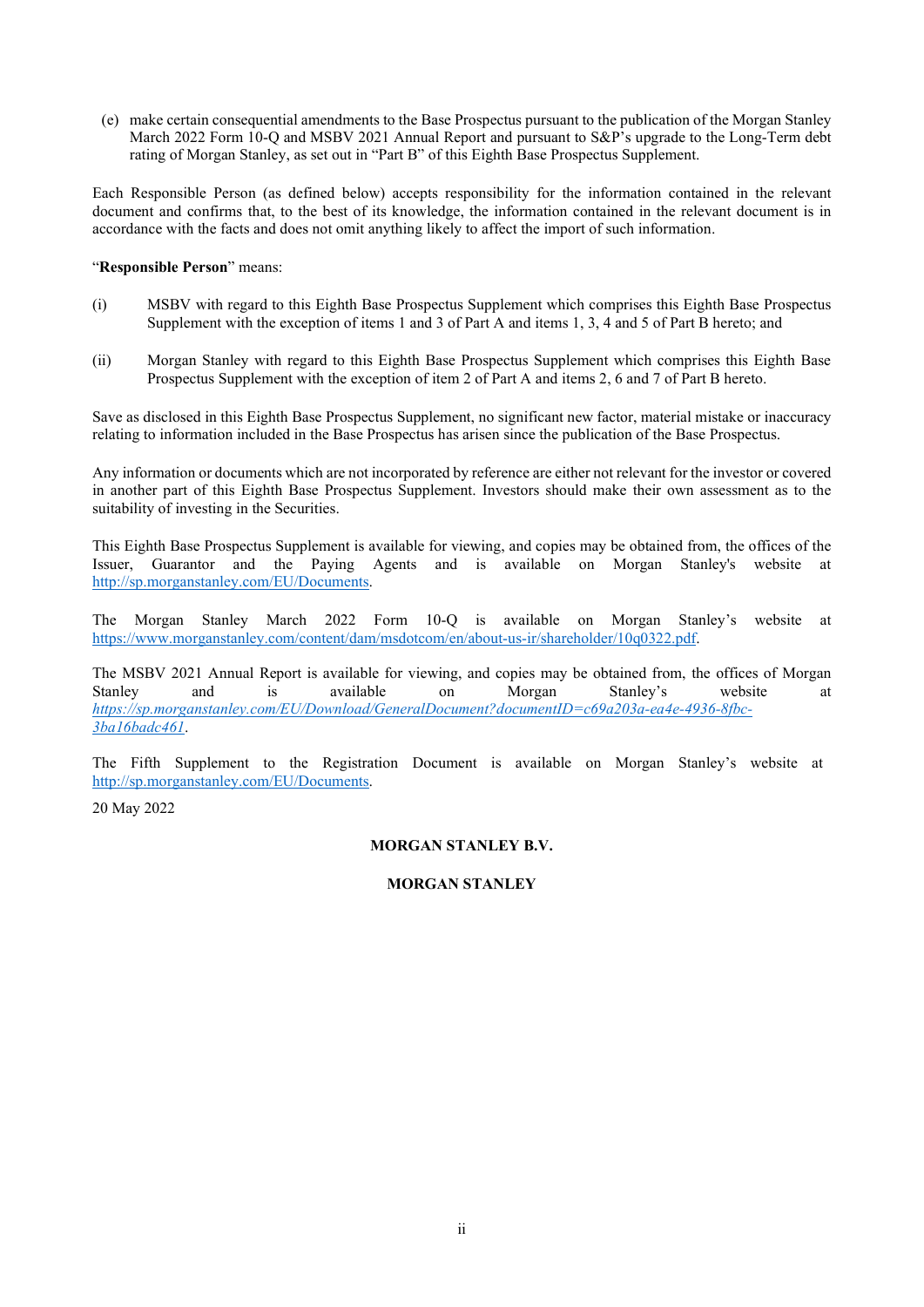## **CONTENTS**

|                                                 | Page |
|-------------------------------------------------|------|
| <b>PART A – INCORPORATION BY REFERENCE</b>      |      |
| <b>PART B-AMENDMENTS TO THE BASE PROSPECTUS</b> |      |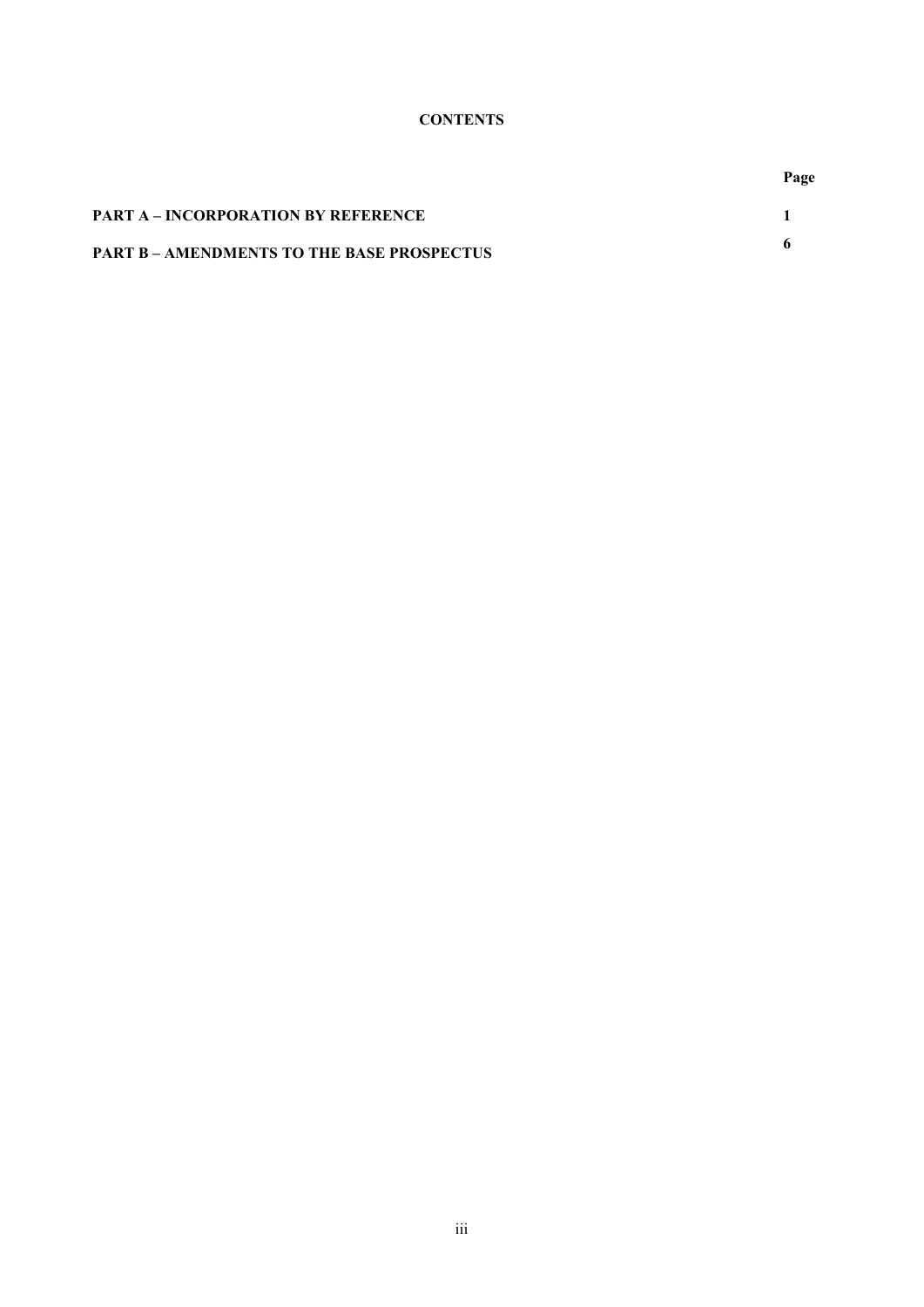#### PART A - INCORPORATION BY REFERENCE

This Eighth Base Prospectus Supplement incorporates by reference the Morgan Stanley March 2022 Form 10-Q, MSBV 2021 Annual Report and the Fifth Supplement to the Registration Document, and supplements the section entitled "Incorporation by Reference" contained on pages 31-37 of the Base Prospectus.

The information incorporated by reference in the Base Prospectus must be read in conjunction with the crossreference table below which supplements the table of information incorporated by reference in the section entitled "Incorporation by Reference" contained on pages 31-37 of the Base Prospectus.

The following document and/or information shall be deemed to be incorporated by reference in, and form a part of, the Base Prospectus:

| <b>Document filed</b>                                                                             |     | Information incorporated by reference                                                       | Page         |
|---------------------------------------------------------------------------------------------------|-----|---------------------------------------------------------------------------------------------|--------------|
| <b>Morgan Stanley</b><br>1.                                                                       |     |                                                                                             |              |
| Quarterly Report on Form 10-Q for<br>the quarterly period ended 31<br>March 2022                  |     |                                                                                             |              |
| https://www.morganstanley.com/c<br>ontent/dam/msdotcom/en/about-<br>us-ir/shareholder/10q0322.pdf | (1) | Financial Information                                                                       | $\mathbf{1}$ |
|                                                                                                   | (2) | Management's Discussion and Analysis<br>of<br>Financial Condition and Results of Operations | $1 - 22$     |
|                                                                                                   | (3) | Quantitative and Qualitative Disclosures about<br><b>Risk</b>                               | $23 - 30$    |
|                                                                                                   | (4) | $\sigma f$<br>Registered<br>Report<br>Independent<br>Public<br><b>Accounting Firm</b>       | 31           |
|                                                                                                   | (5) | <b>Consolidated Financial Statements and Notes</b>                                          | $32 - 63$    |
|                                                                                                   |     | (i)<br>Consolidated<br>Income<br><b>Statements</b><br>(Unaudited)                           | 32           |
|                                                                                                   |     | (ii)<br>Consolidated<br>Comprehensive<br>Income<br>Statements (Unaudited)                   | 32           |
|                                                                                                   |     | (iii)<br>Consolidated Balance Sheet (Unaudited as<br>at 31 March 2022)                      | 33           |
|                                                                                                   |     | Consolidated Statements of Changes in<br>(iv)<br>Total Equity (Unaudited)                   | 34           |
|                                                                                                   |     | Consolidated<br>Cash<br>Flow<br>(v)<br><b>Statements</b><br>(Unaudited)                     | 35           |
|                                                                                                   |     | Notes to Consolidated Financial Statements<br>(vi)<br>(Unaudited)                           | $36 - 64$    |
|                                                                                                   | (6) | Financial Data Supplement (Unaudited)                                                       | 64           |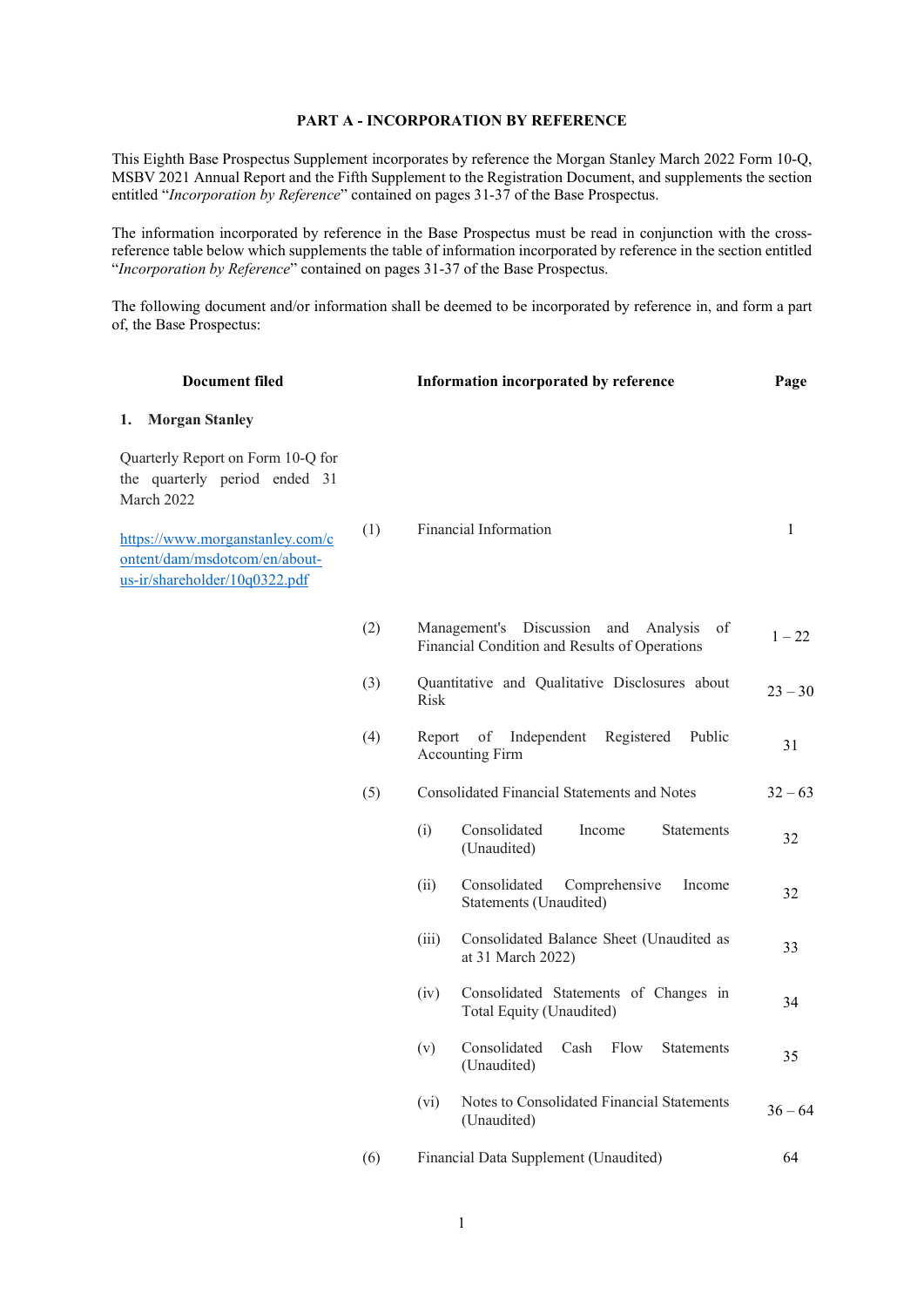| (7)  | Glossary of Common Terms and Acronyms                          | 65 |
|------|----------------------------------------------------------------|----|
| (8)  | Controls and Procedures                                        | 66 |
| (9)  | Legal Proceedings                                              | 66 |
| (10) | Other Information                                              | 66 |
| (11) | Unregistered Sales of Equity Securities and Use of<br>Proceeds | 66 |
| (12) | Signatures                                                     | 67 |

## 2. MSBV

MSBV's Report and Financial Statements for the year ended 31 December 2021

https://sp.morganstanley.com/EU/ Download/GeneralDocument?doc umentID=c69a203a-ea4e-4936- 8fbc-3ba16badc461

(1) Directors' responsibility statement 11

| (2) | Statement of comprehensive income | 12        |
|-----|-----------------------------------|-----------|
| (3) | Statement of changes in equity    | 13        |
| (4) | Statement of financial position   | 14        |
| (5) | Statement of cash flows           | 15        |
| (6) | Notes to the financial statements | $16 - 68$ |
| (7) | Additional information            | 69        |
| (8) | Independent auditors' report      | 70        |

3. Fifth Supplement to the Registration Document of Morgan Stanley, Morgan Stanley & Co. International plc, Morgan Stanley B.V. and Morgan Stanley Finance LLC dated 20 May 2022

https://sp.morganstanley.com/EU/D ocuments

(1) Part A – Incorporation by Reference 5

(2) Part B – Amendments to "Information Incorporated by Reference" section 8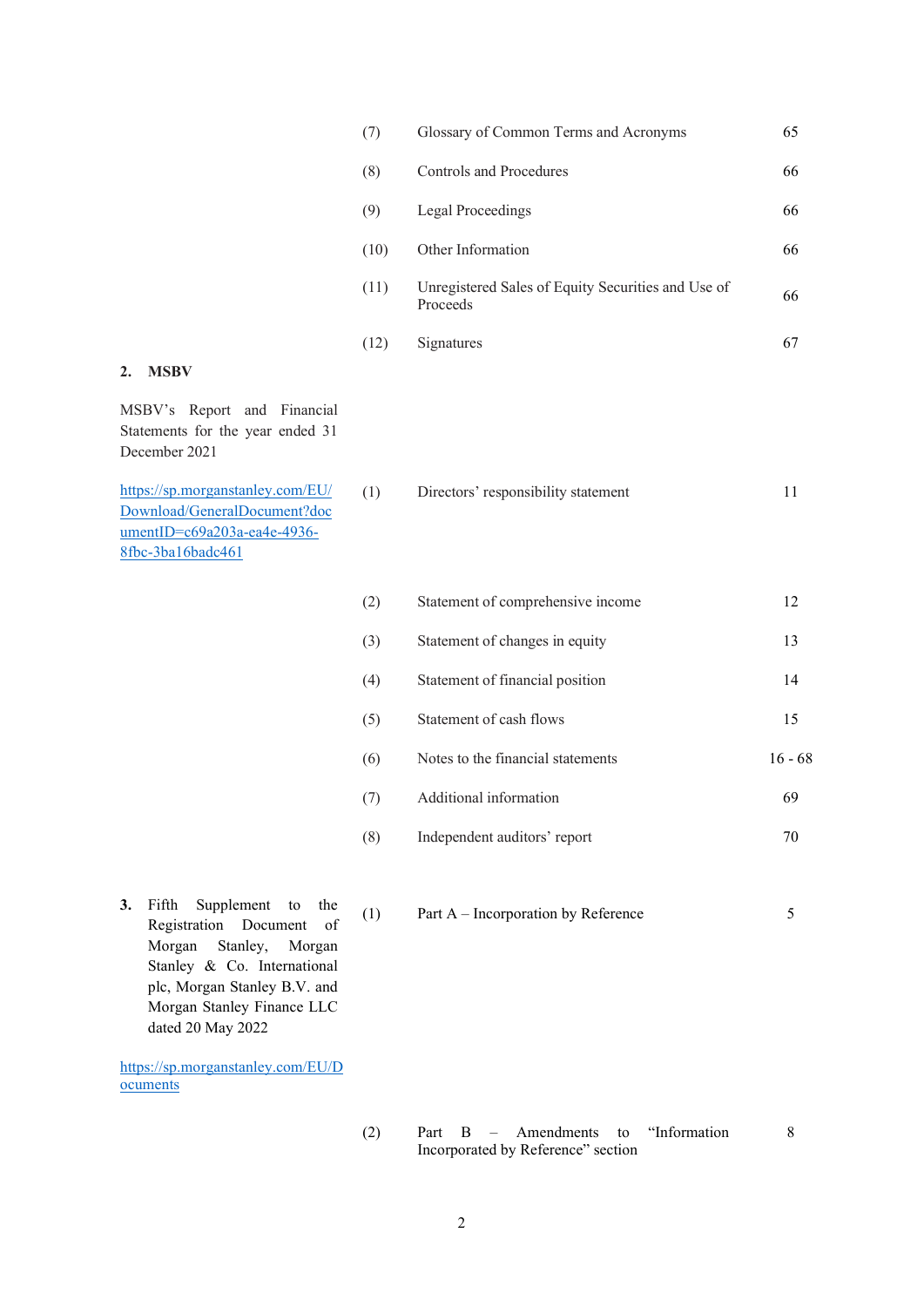| (3) | Part C – Amendments to "Description of Morgan<br>Stanley" section                          |    |
|-----|--------------------------------------------------------------------------------------------|----|
| (4) | Part D – Amendments to "Description of Morgan"<br>Stanley & Co. International Plc" section | 10 |
| (5) | Part E – Amendments to "Description of Morgan<br>Stanley B.V." section                     | 11 |
| (6) | Part F – Amendments to "Description of Morgan<br>Stanley Finance LLC" section              | 12 |

Any non-incorporated parts of a document referred to herein are either deemed not relevant for an investor or are otherwise covered elsewhere in the Base Prospectus.

The table on pages 35-36 of the Base Prospectus, containing URL links to the locations of the documents containing the sections incorporated by reference in the Base Prospectus shall be deleted in its entirety and replaced with the following:

| $\mathcal{I}$ . | Registration Document dated 10<br>December 2021 (as supplemented<br>from time to time)            | https://sp.morganstanley.com/EU/Download/GeneralDocument?doc<br>$umentID = 7fe5ffd3-b65d-4f26-a459-0beda333d9a4$ |
|-----------------|---------------------------------------------------------------------------------------------------|------------------------------------------------------------------------------------------------------------------|
| 2.              | First Supplement to the Registration<br>Document dated 8 February 2022                            | https://sp.morganstanley.com/EU/Download/GeneralDocument?doc<br>umentID=f5c8f8d3-70fc-45d2-8844-c6da84727e4e     |
| 3.              | Second<br>Supplement<br>the<br>to<br><b>Registration Document dated 3 March</b><br>2022           | https://sp.morganstanley.com/EU/Download/GeneralDocument?doc<br>umentID=7e6b2c6f-520a-41a5-8bf2-a38ac039180c     |
| 4.              | Third Supplement to the Registration<br>Document dated 21 March 2022                              | https://sp.morganstanley.com/EU/Download/GeneralDocument?doc<br>$umentID = 61caad2b-1db6-4439-a9f1-11cbf6d8dc42$ |
| 5.              | Fourth Supplement to the Registration<br>Document dated 26 April 2022                             | https://sp.morganstanley.com/EU/Download/GeneralDocument?doc<br>umentID=3f53d285-9d4e-47cb-8bdb-0c54f859588e     |
| 6.              | Fifth Supplement to the Registration<br>Document dated 20 May 2022                                | https://sp.morganstanley.com/EU/Documents                                                                        |
| 7.              | Morgan Stanley's Current Report on<br>Form 8-K for the quarterly period<br>ended 31 March 2022    | https://sp.morganstanley.com/EU/Download/GeneralDocument?doc<br>umentID=1c4a76fb-e427-4b04-b00f-3f9daa753e82     |
| 8.              | Morgan Stanley's Quarterly Report<br>on Form 10-Q for the quarterly period<br>ended 31 March 2022 | https://www.morganstanley.com/content/dam/msdotcom/en/about-us-<br>ir/shareholder/10q0322.pdf                    |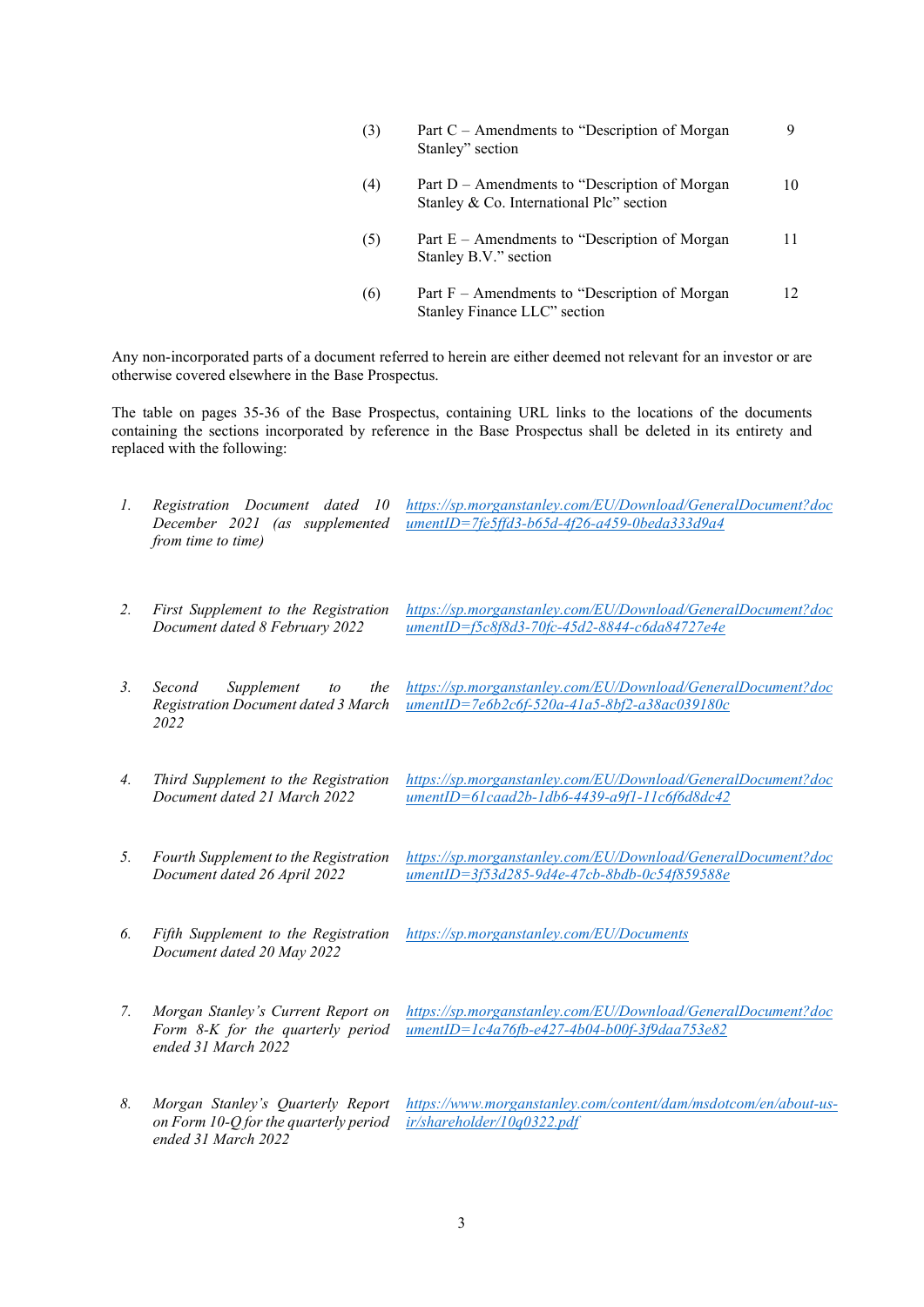9. Morgan Stanley's Proxy Statement dated 8 April 2022

https://www.morganstanley.com/content/dam/msdotcom/en/about-us-2022ams/2022\_Proxy\_Statement.pdf

http://sp.morganstanley.com/EU/Download/GeneralDocument?docu

mentID=ece42e65-5852-4e99-b960-4dfa428b7717

- 10. Morgan Stanley's Annual Report on Form 10-K for the year ended 31 December 2021 https://www.morganstanley.com/content/dam/msdotcom/en/about-usir/shareholder/10k2021/10k1221.pdf
- 11. MSBV's Report and Financial Statements for the year ended 31 December 2021 https://sp.morganstanley.com/EU/Download/GeneralDocument?doc umentID=c69a203a-ea4e-4936-8fbc-3ba16badc461
- 12. MSBV's Report and Financial Statements for the year ended 31 December 2020 https://sp.morganstanley.com/EU/Download/GeneralDocument?doc umentID=d810fca8-9355-4eda-a007-64fc89b0a1be
- 13. MSBV's Report and Financial Statements for the year ended 31 December 2019 https://sp.morganstanley.com/EU/Download/GeneralDocument?doc umentID=8bdb5faa-8890-41b1-9362-e250e7b0c39b
- 14. Base Prospectus for the Program dated 7 April 2006 http://sp.morganstanley.com/EU/Download/GeneralDocument?docu mentID=10b150e0-f714-4ffb-ba06-bcfbabca3601
- 15. Base Prospectus for the Program dated 12 April 2007 http://sp.morganstanley.com/EU/Download/GeneralDocument?docu mentID=6d8d0bb4-6752-4a1f-a0c0-bb17e296ecaf
- 16. Base Prospectus for the Program dated 11 April 2008
- 17. Supplementary Prospectus for the Program dated 4 June 2008 http://sp.morganstanley.com/EU/Download/GeneralDocument?docu mentID=c779f968-cd75-4f49-a81b-27df640b848e
- 18. Base Prospectus for the Program dated 8 April 2009 http://sp.morganstanley.com/EU/Download/GeneralDocument?docu mentID=27fd291d-50fc-4521-9a34-1ee5c1838ab8
- 19. Base Prospectus for the Program dated 7 April 2010 http://sp.morganstanley.com/EU/Download/GeneralDocument?docu mentID=a84c74ea-18d3-46d1-b9f0-f5b6190aebf7
- 20. Base Prospectus for the Program dated 18 November 2010 http://sp.morganstanley.com/EU/Download/GeneralDocument?docu mentID=c2bffacd-d5af-4616-9297-d6793cffdd45
- 21. Base Prospectus for the Program dated 17 November 2011 http://sp.morganstanley.com/EU/Download/GeneralDocument?docu mentID=446e070b-9a23-4e35-9b88-5f7372a5f00f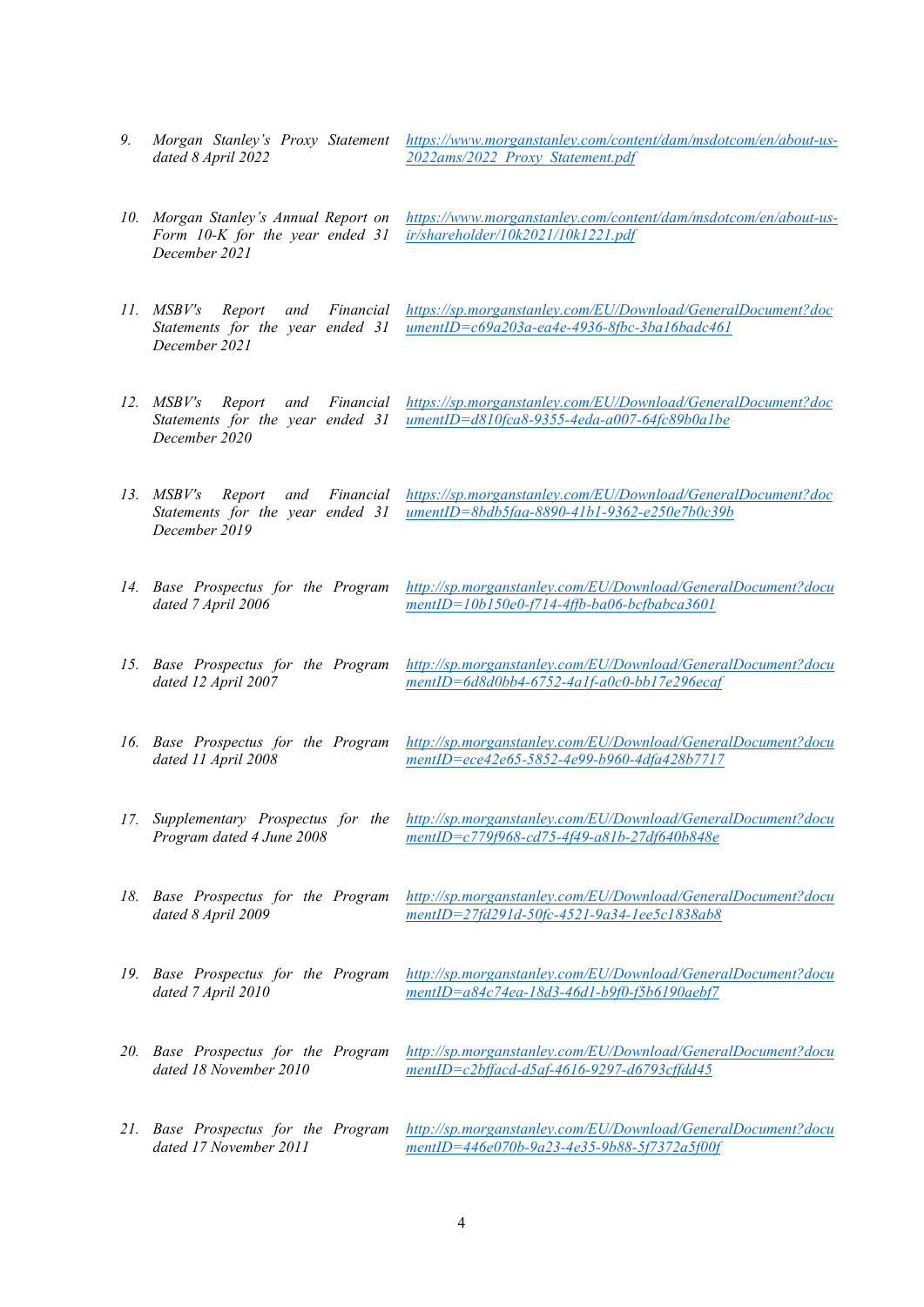| 22. Base Prospectus for the Program<br>dated 18 June 2012     | http://sp.morganstanley.com/EU/Download/GeneralDocument?docu<br>mentID=3d844838-238b-4dc8-84cd-82b100da080b     |
|---------------------------------------------------------------|-----------------------------------------------------------------------------------------------------------------|
| 23. Base Prospectus for the Program<br>dated 3 September 2013 | http://sp.morganstanley.com/EU/Download/GeneralDocument?docu<br>mentID=cefc6597-2689-41b9-988e-d2defbb55400     |
| 24. Base Prospectus for the Program<br>dated 3 September 2014 | http://sp.morganstanley.com/EU/Download/GeneralDocument?docu<br>mentID=779d6112-d944-4c38-b0bb-c219897627c1     |
| 25. Base Prospectus for the Program<br>dated 2 September 2015 | http://sp.morganstanley.com/EU/Download/GeneralDocument?docu<br>mentID=9166cd11-5349-4a38-bd4b-bdd16ba98847     |
| 26. Base Prospectus for the Program<br>dated 2 September 2016 | http://sp.morganstanley.com/EU/Download/GeneralDocument?docu<br>mentID=3d596862-afc5-436b-a785-6591400c690d     |
| 27. Base Prospectus for the Program<br>dated 18 August 2017   | http://sp.morganstanley.com/EU/Download/GeneralDocument?docu<br>$mentID = 071d2086-f6dd-4aca-b79c-954dea00479c$ |
| 28. Base Prospectus for the Program<br>dated 17 August 2018   | http://sp.morganstanley.com/EU/Download/GeneralDocument?docu<br>mentID=8d4b183a-88d2-45a4-ace1-210951668f2e     |
| 29. Base Prospectus for the Program<br>dated 12 July 2019     | https://sp.morganstanley.com/EU/Download/GeneralDocument?doc<br>umentID=854c3827-1384-40d2-9051-057f83bc8b92    |
| 30. Base Prospectus for the Program                           | https://sp.morganstanley.com/EU/Download/GeneralDocument?doc                                                    |

umentID=c9806e8c-783b-4310-8f9b-72188d5e0619

dated 14 July 2020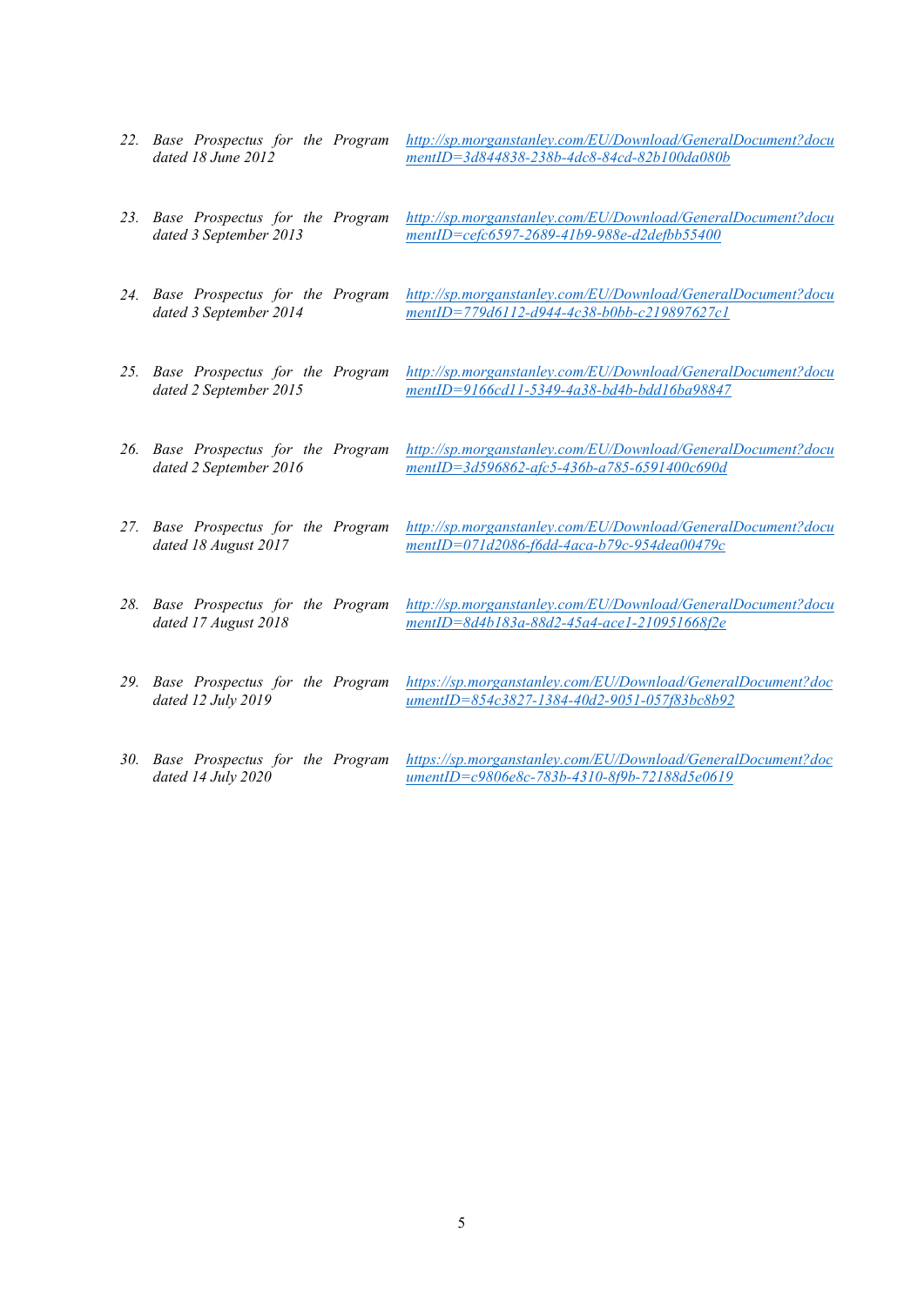#### PART B – AMENDMENTS TO THE BASE PROSPECTUS

The Base Prospectus is hereby amended as follows:

1. The second to last paragraph set out on page 3 of the Base Prospectus is hereby deleted in its entirety and replaced with the following:

"Ratings of Morgan Stanley's senior unsecured debt have been given by DBRS, Fitch, Moody's, R&I and S&P through its business unit S&P Global Ratings and appear on pages 16 and 17 of Morgan Stanley's Quarterly Report on Form 10-Q for the quarterly period ended 31 March 2022."

2. Each of the sub-paragraphs (v) and (vi) under the section titled "General Information" set out on page 164 of the Base Prospectus shall be deemed to be deleted in their entirety and replaced with the following:

"(v) the annual audited financial statements of the Issuer for the financial year ended 31 December 2021 (https://www.morganstanley.com/content/dam/msdotcom/en/about-us-ir/pdf/MS\_BVaudited annual report and FS  $2021.pdf$ ;

(vi) the annual audited financial statements of the Issuer for the financial year ended 31 December 2020 (https://sp.morganstanley.com/EU/Download/GeneralDocument?documentID=d810fca8-9355-4eda $a007 - 64fc89b0a1be$ ;"

3. Sub-paragraph (viii) under the section titled "General Information" set out on page 164 of the Base Prospectus shall be deemed to be deleted in its entirety and replaced with the following:

"(viii) Morgan Stanley's Quarterly Report on Form 10-Q for the quarterly period ended 31 March 2022 (https://www.morganstanley.com/content/dam/msdotcom/en/about-us-ir/shareholder/10q0322.pdf)"

4. Sub-paragraph (ii) under the paragraph beginning "Save as disclosed in:" under the heading "Morgan Stanley" under the section titled "General Information" set out on page 165 of the Base Prospectus shall be deemed to be deleted in its entirety and replaced with the following:

"(ii) the paragraphs beginning with "Legal" under the heading "Contingencies" under the heading "Commitments, Guarantees and Contingencies" in "Notes to Consolidated Financial Statements (Unaudited)" on pages 53 – 55 of and the section entitled "Legal Proceedings" at page 66 of Morgan Stanley's Quarterly Report on Form 10- O for the quarterly period ended 31 March 2022;"

5. The final paragraph under the heading "Morgan Stanley" under the section titled "General Information" set out on page 166 of the Base Prospectus shall be deemed to be deleted in its entirety and replaced with the following:

"There has been no significant change in the financial or trading position of Morgan Stanley since 31 March 2022, the date of the latest published interim (unaudited) financial statements of Morgan Stanley."

6. The second, third and fourth paragraphs under the heading " $MSBV$ " under the section titled "General" Information" set out on page 166 of the Base Prospectus shall be deemed to be deleted in their entirety and replaced with the following:

"Deloitte Accountants B.V., independent auditors and certified public accountants of Gustav Mahlerlaan 2970, 1081, LA Amsterdam, The Netherlands, have audited the financial statements of MSBV for the year ended 31 December 2021 and the year ended 31 December 2020 and an unqualified opinion has been reported thereon.

This document does not contain any other information that has been audited by Deloitte Accountants  $B.V.$